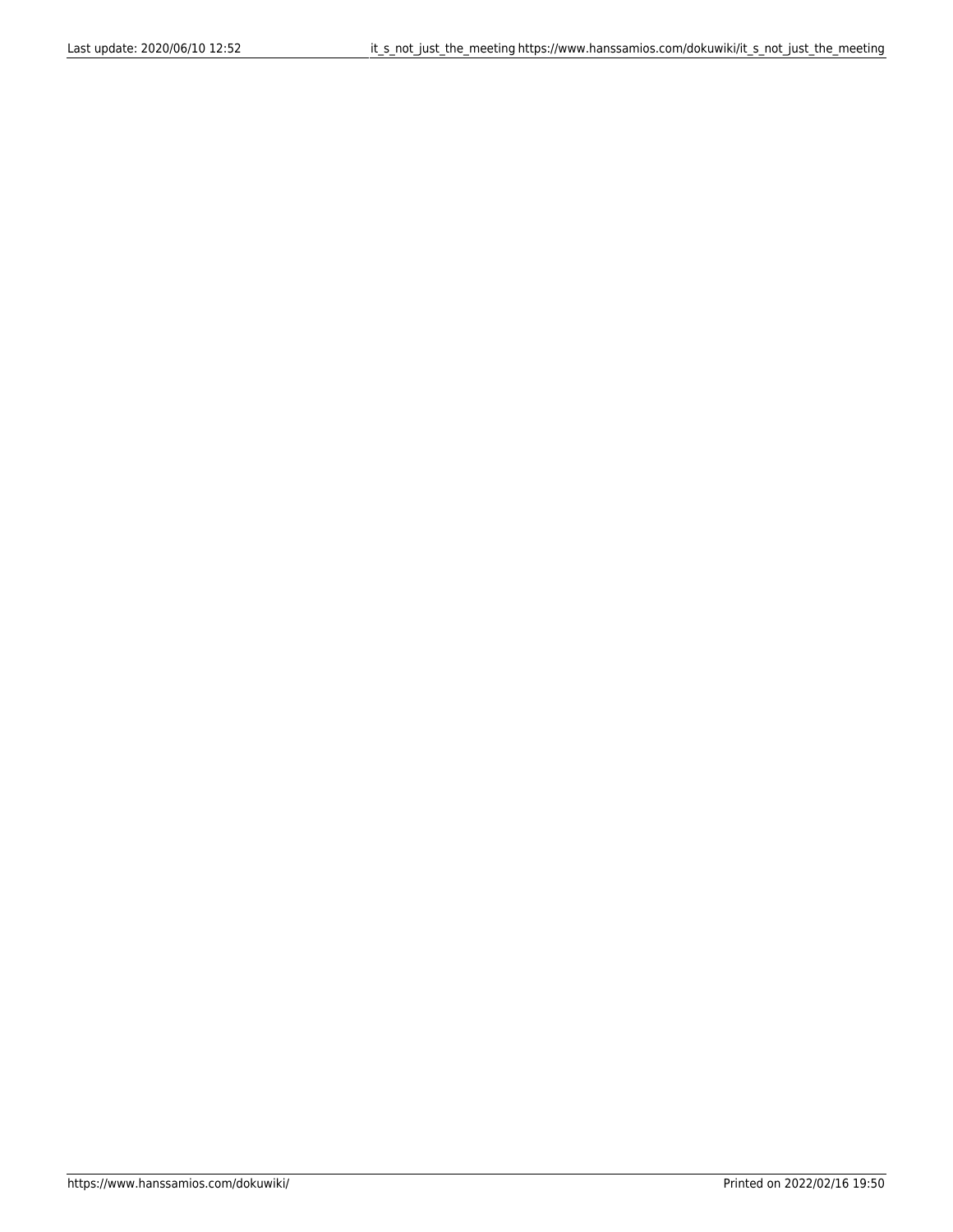## <span id="page-2-0"></span>**It's Not Just The Meeting**

As part of a plan for the day, I pull together a list of meetings that will happen today and put an estimate on the meeting based on the scheduled time for that meeting.

As I've watch myself work these I've found that this approach grossly underestimates the impact of the meeting on my day for a number of reasons:

- Meetings typically require preparation. Unless the meeting is one that is on a cadence, meetings seem to require about the same amount of preparation as the actual length of the meeting. Even meetings on a regular cadence often need some level of preparation work (for example, Sprint Review requires that I put some words together to describe what happened during the Sprint).
- Meetings typically have follow-up actions. Unless the meeting has been mainly about communication of ideas, there will be some level of actions and recordings required from the result of the meeting. Even meetings on a regular cadence have these (for example, weekly Penguins meetings has specific actions for me, and a requirement to record the results in some place.)

My plan for today therefore typically includes:

- The actual meeting. The meeting itself is time-boxed. If you have taken the time to get others involved in the meeting, there must be some level of importance. The work is classified as (I)nvest so as you get to the end of the time-box you should ask "what value will we get out of extending this meeting?"
- A "meeting preparation" task which serves both as a reminder that something is coming up, and as a placeholder to actually do something. The typical work is administrivia or low level research to get a feel for what you think about the issue (without necessarily forming hard conclusions) and so the work is classified (O)ptimize. Sometimes a lot of research is required to prepare for the meeting, in which case you might look at additional tasks that are probably classified as (I)nvest.
- A "meeting followup" task to address actions, take care of any recording. Typically this is the administrivia as well as dealing with the actions means new user stories and so the work is classified (O)ptimize.

The impact is clearly larger than the meeting itself. For a 1 hour  $(\sim 2$  iterations) meeting, we typically have 1 hour (~2 iterations) of preparation work and 30 mins (~1 iteration) of administrative follow up work. On a fully booked 6 hour (12 iteration day) you are looking at 5 iterations for any meeting in the day,or ~40% impact on the day. Huge! The impact is probably more than that in that the meeting often represents a context switch and often (say 50% of the time on average) is scheduled so that I do not get a complete iteration to do work (ie interrupted, or more likely I simply don't bother to start an iteration.)

If this level of work is required (and I think it is in order to make sure that meetings I call are effective) then I need to question if I call a lot of meetings each and every day, am I really being effective?

## [BlogEntry,](https://www.hanssamios.com/dokuwiki/tag:blogentry?do=showtag&tag=BlogEntry) [Meeting,](https://www.hanssamios.com/dokuwiki/tag:meeting?do=showtag&tag=Meeting) [Productivity](https://www.hanssamios.com/dokuwiki/tag:productivity?do=showtag&tag=Productivity)